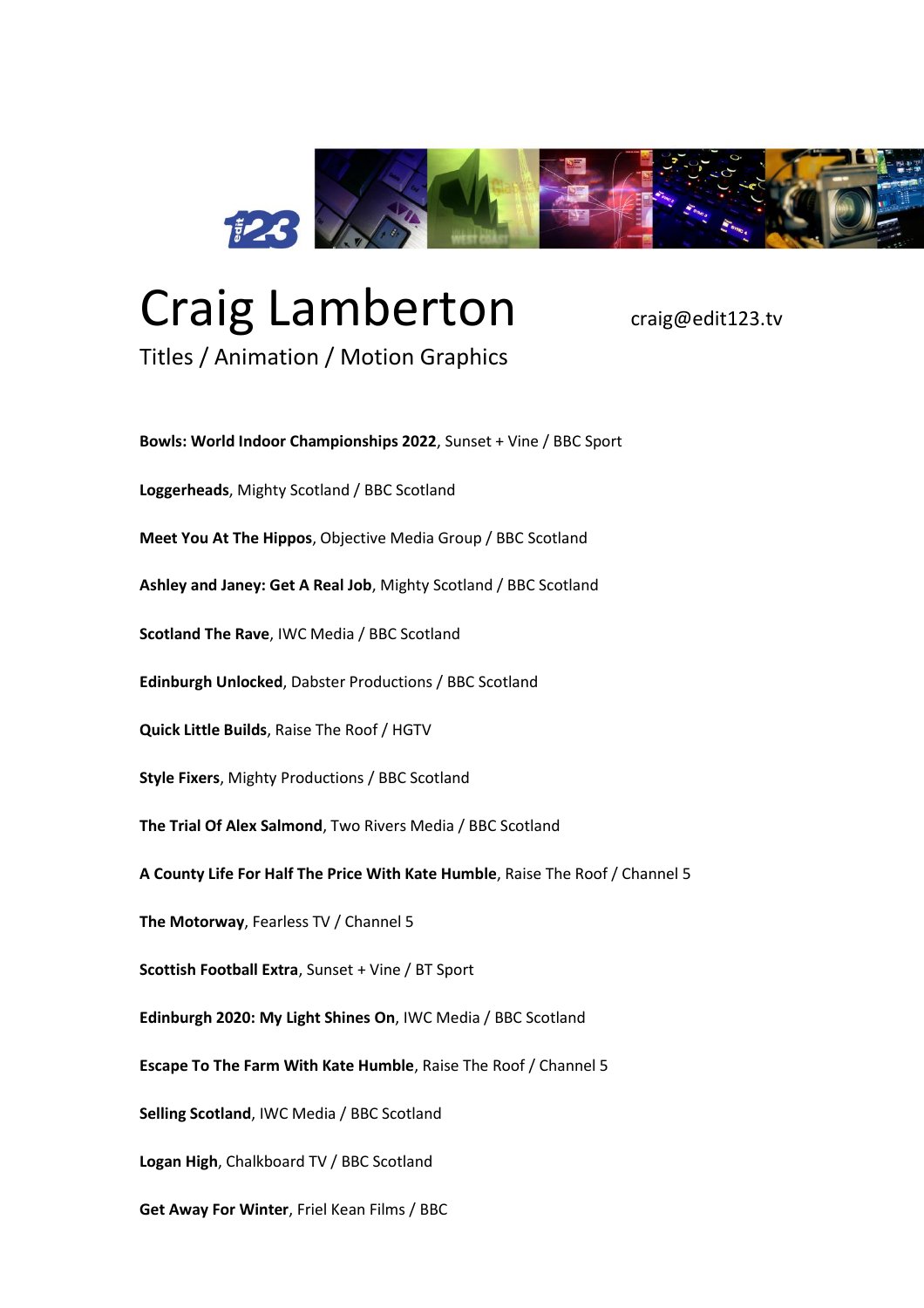**A View from the Terrace,** Studio Something / BBC Scotland **BT Sport**/**Sky Sports**, openers and features / SPL Premiership coverage **Get Away For Winter**, Friel Kean Films / BBC **Last Commanders**, Objective Media Group / CBBC **Location Location Location**, IWC Media / Channel 4 **The Richest Scot in the Empire**, Caledonia TV / BBC **Love It or List It**, Raise the Roof / Channel 4 **Celebrity Money for Nothing**, Friel Kean Films / BBC **It Was Alright in the 70s**, Objective / Channel 4 **Masters of the Pacific Coast: the Tribes Of the American Northwest**, IWC Media / BBC 4 **Into The Wild with Gordon Buchanan**, Hello Halo / BBC 2 **Ron Geesin: An Improvised Life**, Callisto Productions **Robson Green's Ultimate Catch**, IWC Media / Quest **Location, Location, Location - A Survival Guide**, IWC Media / Channel 4 **Disaster Chefs**, Lucky Day Productions / CBBC **The Many Faces of Dame Helen Mirren**, Green Inc / BBC Network **The Many Faces of Dame Judi Dench**, Green Inc / BBC Network **The Many Faces of Michael Caine**, Green Inc / BBC Network **The Many Faces of Sid James**, Green Inc / BBC Network **Rory and Will, Champions of the World**, IWC Media / Channel 5 **What the Earth Is Worth**, Bullseye / History Channel **Brave New World with Stephen Hawking**, IWC Media / Channel 4 **Piracy - The Menace at Sea**, Callisto / SIMSL